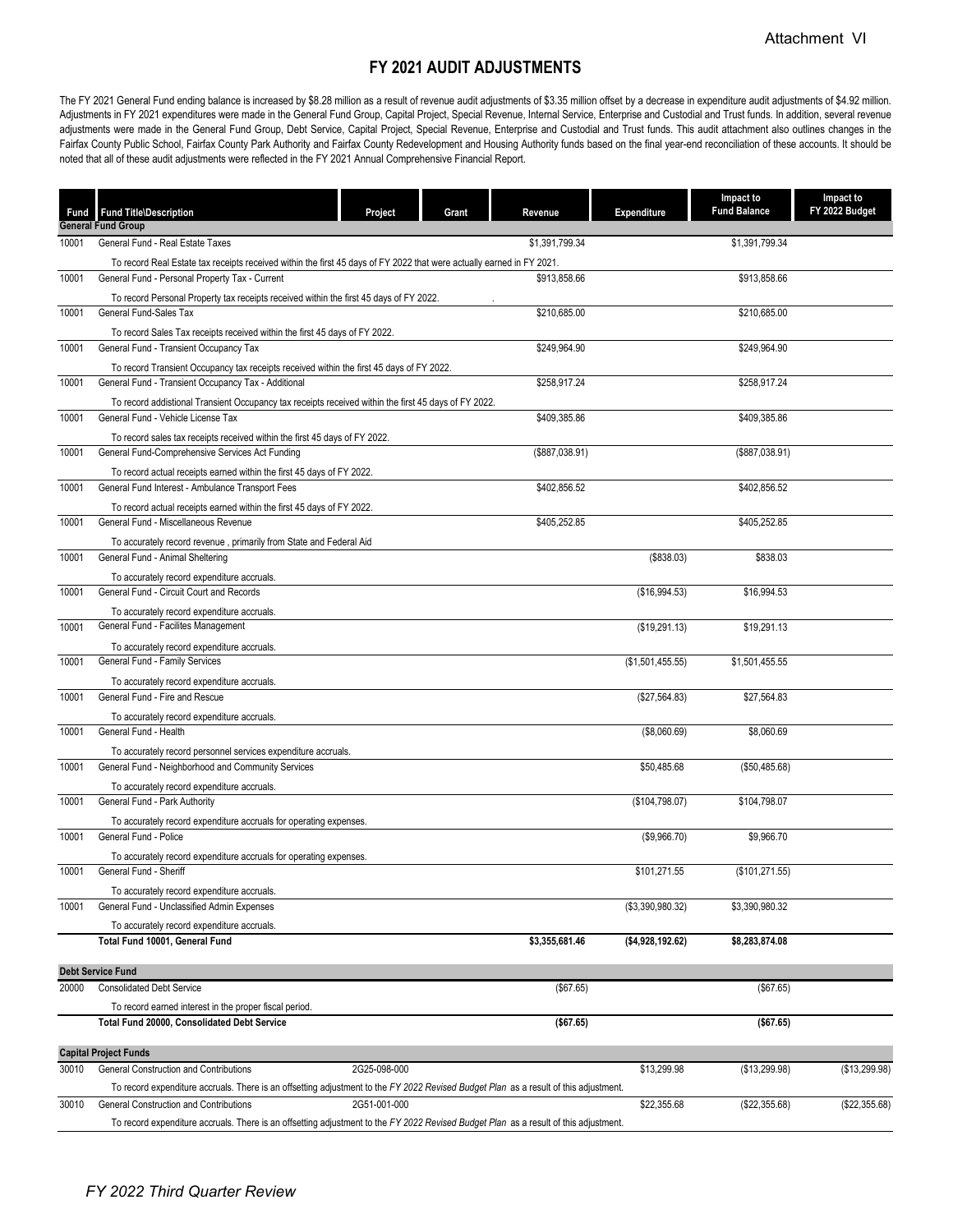| Fund  | <b>Fund Title\Description</b>                                                                                                                                                       | Grant<br>Project | Revenue        | Expenditure  | Impact to<br><b>Fund Balance</b> | Impact to<br>FY 2022 Budget |
|-------|-------------------------------------------------------------------------------------------------------------------------------------------------------------------------------------|------------------|----------------|--------------|----------------------------------|-----------------------------|
| 30010 | General Construction and Contributions                                                                                                                                              | 2G51-002-000     |                | \$1,281.10   | (\$1,281.10)                     | (\$1,281.10)                |
|       | To record expenditure accruals. There is an offsetting adjustment to the FY 2022 Revised Budget Plan as a result of this adjustment.                                                |                  |                |              |                                  |                             |
| 30010 | General Construction and Contributions                                                                                                                                              | 2G51-007-000     |                | \$19,515.33  | (\$19,515.33)                    | (\$19,515.33)               |
|       | To record expenditure accruals. There is an offsetting adjustment to the FY 2022 Revised Budget Plan as a result of this adjustment.                                                | HS-000022        |                | \$856,102.00 | (\$856, 102.00)                  | (\$856, 102.00)             |
| 30010 | General Construction and Contributions                                                                                                                                              |                  |                |              |                                  |                             |
| 30010 | To record expenditure accruals. There is an offsetting adjustment to the FY 2022 Revised Budget Plan as a result of this adjustment.<br>General Construction and Contributions      | PR-000108        |                | \$25,261.17  | (\$25,261.17)                    | (\$25,261.17)               |
|       | To record expenditure accruals. There is an offsetting adjustment to the FY 2022 Revised Budget Plan as a result of this adjustment.                                                |                  |                |              |                                  |                             |
| 30010 | General Construction and Contributions                                                                                                                                              | PR-000109        |                | \$760.00     | (\$760.00)                       | (\$760.00)                  |
|       | To record expenditure accruals. There is an offsetting adjustment to the FY 2022 Revised Budget Plan as a result of this adjustment.                                                |                  |                |              |                                  |                             |
| 30010 | General Construction and Contributions                                                                                                                                              | PR-000110        |                | \$34,352.20  | (\$34,352.20)                    | (\$34,352.20)               |
|       | To record expenditure accruals. There is an offsetting adjustment to the FY 2022 Revised Budget Plan as a result of this adjustment.                                                |                  |                |              |                                  |                             |
|       | Total Fund 30010, General Construction and Contributions                                                                                                                            |                  |                | \$972,927.46 | (\$972,927.46)                   | (\$972,927.46)              |
|       |                                                                                                                                                                                     |                  |                |              |                                  |                             |
| 30015 | Environmental and Energy Program                                                                                                                                                    | 2G51-046-003     |                | \$200.05     | (\$200.05)                       | (\$200.05)                  |
|       | To record expenditure accruals. There is an offsetting adjustment to the FY 2022 Revised Budget Plan as a result of this adjustment.                                                |                  |                |              |                                  |                             |
|       | Total Fund 30015, Environmental and Energy Program                                                                                                                                  |                  |                | \$200.05     | (\$200.05)                       | (\$200.05)                  |
| 30050 | <b>Transportation Improvements</b>                                                                                                                                                  |                  | \$2,430,495.94 |              | \$2,430,495.94                   |                             |
|       | To record revenue in the appropriate fiscal year.                                                                                                                                   |                  |                |              |                                  |                             |
| 30050 | <b>Transportation Improvements</b>                                                                                                                                                  | 5G25-054-000     |                | \$107,719.29 | (\$107,719.29)                   | (\$107,719.29)              |
|       | To record expenditure accruals. There is an offsetting adjustment to the FY 2022 Revised Budget Plan as a result of this adjustment.                                                |                  |                |              |                                  |                             |
|       | Total Fund 30050, Transportation Improvements                                                                                                                                       |                  | \$2,430,495.94 | \$107,719.29 | \$2,322,776.65                   | (\$107,719.29)              |
| 30400 | Park Authority Bond Construction                                                                                                                                                    | PR-000010        | (\$9,700.00)   |              | (\$9,700.00)                     |                             |
|       |                                                                                                                                                                                     |                  |                |              |                                  |                             |
| 30400 | To accurately record revenue in the appropriate fiscal year.<br>Park Authority Bond Construction                                                                                    | PR-000078        |                | \$22,469.01  | (\$22,469.01)                    | (\$22,469.01)               |
|       | To record expenditure accruals. There is an offsetting adjustment to the FY 2022 Revised Budget Plan as a result of this adjustment.                                                |                  |                |              |                                  |                             |
| 30400 | Park Authority Bond Construction                                                                                                                                                    | PR-000091        |                | \$2,320.78   | (\$2,320.78)                     | (\$2,320.78)                |
|       | To record expenditure accruals. There is an offsetting adjustment to the FY 2022 Revised Budget Plan as a result of this adjustment.                                                |                  |                |              |                                  |                             |
|       | Total Fund 30400, Park Authority Bond Construction                                                                                                                                  |                  | (\$9,700.00)   | \$24,789.79  | (\$34,489.79)                    | ( \$24,789.79)              |
|       |                                                                                                                                                                                     |                  |                |              |                                  |                             |
|       | <b>Special Revenue Funds</b>                                                                                                                                                        |                  |                |              |                                  |                             |
| 40010 | County and Regional Transportation Projects                                                                                                                                         | 2G40-088-000     |                | (\$4,842.67) | \$4,842.67                       | \$4,842.67                  |
|       | To record expenditure accruals. There is an offsetting adjustment to the FY 2022 Revised Budget Plan as a result of this adjustment.                                                |                  |                |              |                                  |                             |
| 40010 | County and Regional Transportation Projects                                                                                                                                         | 2G40-136-00      |                | \$67,227.92  | (\$67, 227.92)                   | (\$67, 227.92)              |
|       | To record expenditure accruals. There is an offsetting adjustment to the FY 2022 Revised Budget Plan as a result of this adjustment.                                                |                  |                |              |                                  |                             |
| 40010 | County and Regional Transportation Projects                                                                                                                                         | 2G40-152-000     |                | \$13,379.10  | (\$13,379.10)                    | (\$13,379.10)               |
|       | To record expenditure accruals. There is an offsetting adjustment to the FY 2022 Revised Budget Plan as a result of this adjustment.                                                |                  |                |              | (\$211,794.16)                   | (\$211,794.16)              |
| 40010 | County and Regional Transportation Projects<br>To record expenditure accruals. There is an offsetting adjustment to the FY 2022 Revised Budget Plan as a result of this adjustment. | TF-000028        |                | \$211,794.16 |                                  |                             |
|       | Total Fund 40010, County and Regional Transportation Projects                                                                                                                       |                  |                | \$287,558.51 | (\$287,558.51)                   | ( \$287,558.51)             |
|       |                                                                                                                                                                                     |                  |                |              |                                  |                             |
| 40040 | Fairfax-Falls Church Community Services Board                                                                                                                                       |                  |                | (\$5,562.87) | \$5,562.87                       |                             |
|       | To accurately record expenditure accruals.                                                                                                                                          |                  |                |              |                                  |                             |
|       | Total Fund 40040, Fairfax-Falls Church Community Services Board                                                                                                                     |                  |                | (\$5,562.87) | \$5,562.87                       |                             |
| 40045 | Early Childhood Birth to 5                                                                                                                                                          |                  |                | (\$7,353.77) | \$7,353.77                       |                             |
|       | To accurately record expenditure accruals.                                                                                                                                          |                  |                |              |                                  |                             |
|       | Total Fund 40045, Early Childhood Birth to 5                                                                                                                                        |                  |                | (\$7,353.77) | \$7,353.77                       |                             |
|       |                                                                                                                                                                                     |                  |                |              |                                  |                             |
| 40100 | <b>Stormwater Services</b>                                                                                                                                                          | Non_Program      |                | \$1,555.35   | (\$1,555.35)                     |                             |
|       | To record expenditure accruals.                                                                                                                                                     |                  |                |              |                                  |                             |
| 40100 | <b>Stormwater Services</b>                                                                                                                                                          | 2G25-006-000     |                | \$97,000.00  | (\$97,000.00)                    | (\$97,000.00)               |
|       | To record expenditure accruals. There is an offsetting adjustment to the FY 2022 Revised Budget Plan as a result of this adjustment.                                                |                  |                |              |                                  |                             |
| 40100 | <b>Stormwater Services</b>                                                                                                                                                          | SD-000031        |                | \$221,160.80 | (\$221,160.80)                   | (\$221,160.80)              |
|       | To record expenditure accruals. There is an offsetting adjustment to the FY 2022 Revised Budget Plan as a result of this adjustment.                                                |                  |                |              |                                  |                             |
| 40100 | <b>Stormwater Services</b>                                                                                                                                                          | SD-000033        |                | \$71,117.37  | (\$71, 117.37)                   | (\$71, 117.37)              |
|       | To record expenditure accruals. There is an offsetting adjustment to the FY 2022 Revised Budget Plan as a result of this adjustment.                                                |                  |                |              |                                  |                             |
|       | <b>Total Fund 40100, Stormwater Services</b>                                                                                                                                        |                  |                | \$390,833.52 | ( \$390, 833.52)                 | (\$389,278.17)              |
| 40110 | Dulles Rail Phase I Transportation Improvement District                                                                                                                             |                  | (\$2,768.23)   |              | (\$2,768.23)                     |                             |
|       | To record earned revenue in the appropriate fiscal year.                                                                                                                            |                  |                |              |                                  |                             |
|       | Total Fund 40110, Dulles Rail Phase I                                                                                                                                               |                  | (\$2,768.23)   |              | (\$2,768.23)                     |                             |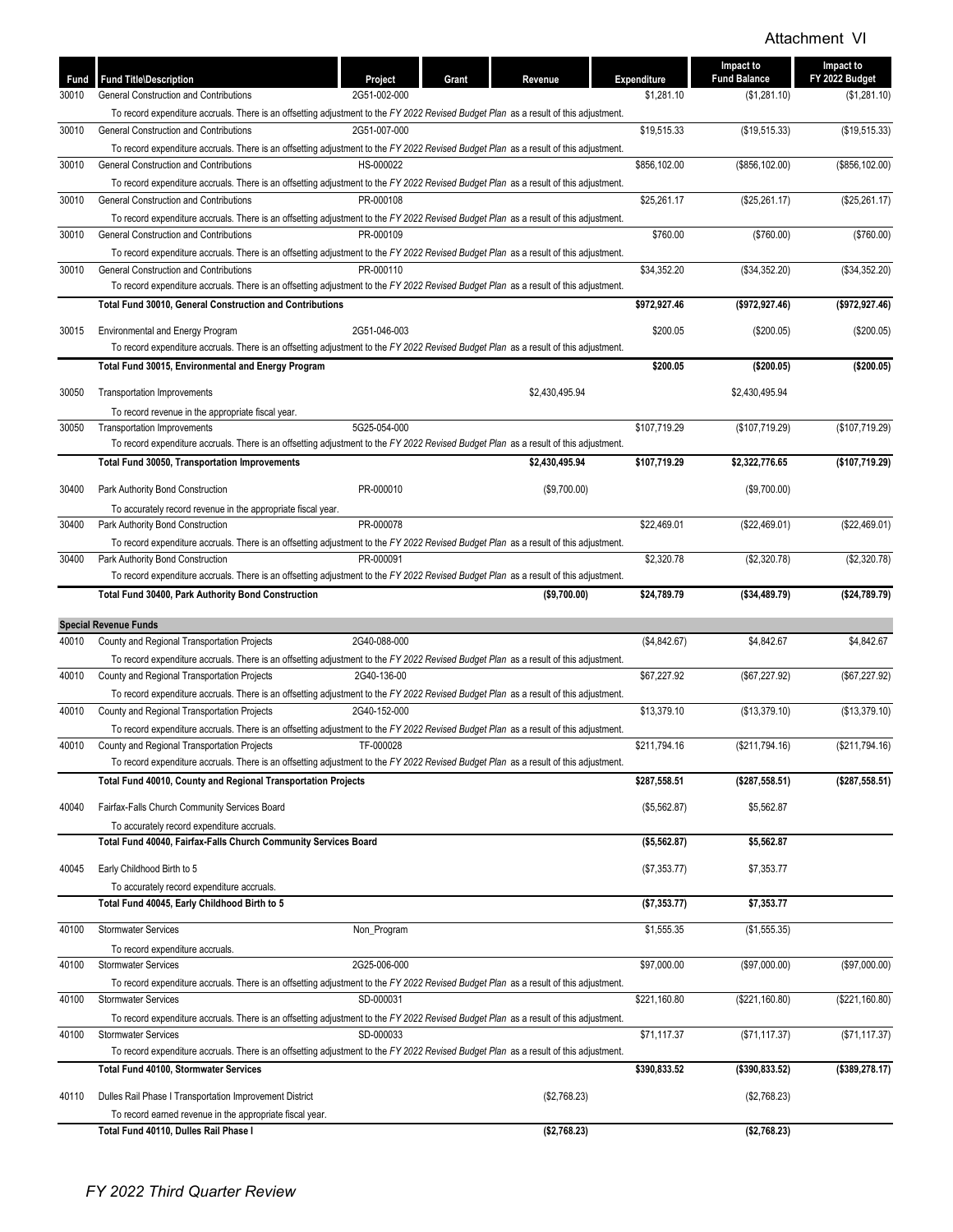| Fund  | <b>Fund Title\Description</b>                                                                                                                                           | Project      | Grant      | Revenue        | Expenditure    | Impact to<br><b>Fund Balance</b> | Impact to<br>FY 2022 Budget |
|-------|-------------------------------------------------------------------------------------------------------------------------------------------------------------------------|--------------|------------|----------------|----------------|----------------------------------|-----------------------------|
| 40125 | Metrorail Parking System Pledged Revenues                                                                                                                               | 2G40-120-000 |            |                | \$95,449.77    | (\$95,449.77)                    | (\$95,449.77)               |
|       | To record expenditure accruals. There is an offsetting adjustment to the FY 2022 Revised Budget Plan as a result of this adjustment.                                    |              |            |                |                |                                  |                             |
|       | Total Fund 40125, Metrorail Parking System Pledged Revenues                                                                                                             |              |            |                | \$95,449.77    | ( \$95,449.77)                   | (\$95,449.77)               |
| 40140 | Refuse Collection and Recycling Operations                                                                                                                              |              |            |                | (\$710.85)     | \$710.85                         |                             |
|       | To record expenditures in the appropriate fiscal year                                                                                                                   |              |            |                |                |                                  |                             |
|       | Total Fund 40140, Refuse Collection and Recycling Operations                                                                                                            |              |            |                | (\$710.85)     | \$710.85                         |                             |
| 50000 | <b>Federal/State Grants</b>                                                                                                                                             |              | 1380101-21 |                | (\$80,332.84)  | \$80,332.84                      | \$80.332.84                 |
|       | To accurately record expenditure accruals. There is an offsetting adjustment to the FY 2022 Revised Budget Plan as a result of this adjustment.                         |              |            |                |                |                                  |                             |
| 50000 | Federal/State Grants                                                                                                                                                    | TF-000054    | 1400040-11 | \$256,500.00   | \$256,500.00   | \$0.00                           | Offsetting                  |
|       | To accurately record revenue and expenditure accruals. There is an offsetting adjustment to the FY 2022 Revised Budget Plan as a result of this adjustment.             |              |            |                |                |                                  |                             |
| 50000 | Federal/State Grants                                                                                                                                                    |              | 1400143-17 | (\$212,616.30) | (\$212,616.30) | \$0.00                           | Offsetting                  |
|       | To accurately record revenue and expenditure accruals. There is an offsetting adjustment to the FY 2022 Revised Budget Plan as a result of this adjustment.             |              |            |                |                |                                  |                             |
| 50000 | <b>Federal/State Grants</b>                                                                                                                                             |              | 1670004-19 | (\$35.80)      |                | (\$35.80)                        | \$35.80                     |
|       | To accurately record revenue accruals. There is an offsetting adjustment to the FY 2022 Revised Budget Plan as a result of this adjustment.                             |              |            |                |                |                                  |                             |
| 50000 | Federal/State Grants                                                                                                                                                    |              | 1670004-20 | \$22,216.28    | \$22,180.48    | \$35.80                          | (\$44,396.76)               |
|       | To accurately record revenue and expenditure accruals. There is an offsetting adjustment to the FY 2022 Revised Budget Plan as a result of this adjustment.             |              |            |                |                |                                  |                             |
| 50000 | <b>Federal/State Grants</b>                                                                                                                                             |              | 1670005-20 | \$14,563.08    | \$14,563.08    | \$0.00                           | Offsetting                  |
| 50000 | To accurately record expenditure accruals. There is an offsetting adjustment to the FY 2022 Revised Budget Plan as a result of this adjustment.<br>Federal/State Grants |              | 1670006-20 | \$27,412.99    | \$27,412.99    | \$0.00                           | Offsetting                  |
|       | To accurately record revenue accruals. There is an offsetting adjustment to the FY 2022 Revised Budget Plan as a result of this adjustment.                             |              |            |                |                |                                  |                             |
| 50000 | <b>Federal/State Grants</b>                                                                                                                                             |              | 1670016-20 | (\$45,624.00)  |                | (\$45,624.00)                    | \$45,624.00                 |
|       | To accurately record revenue accruals. There is an offsetting adjustment to the FY 2022 Revised Budget Plan as a result of this adjustment.                             |              |            |                |                |                                  |                             |
| 50000 | Federal/State Grants                                                                                                                                                    |              | 1670016-21 | \$532,868.00   |                | \$532,868.00                     | (\$532,868.00)              |
|       | To accurately record revenue accruals. There is an offsetting adjustment to the FY 2022 Revised Budget Plan as a result of this adjustment.                             |              |            |                |                |                                  |                             |
| 50000 | Federal/State Grants                                                                                                                                                    |              | 1670017-21 | \$53,969.00    |                | \$53,969.00                      | (\$53,969.00)               |
|       | To accurately record revenue accruals. There is an offsetting adjustment to the FY 2022 Revised Budget Plan as a result of this adjustment.                             |              |            |                |                |                                  |                             |
| 50000 | Federal/State Grants                                                                                                                                                    |              | 1670018-21 | \$140,709.00   |                | \$140,709.00                     | (\$140,709.00)              |
|       | To accurately record revenue accruals. There is an offsetting adjustment to the FY 2022 Revised Budget Plan as a result of this adjustment.                             |              |            |                |                |                                  |                             |
| 50000 | Federal/State Grants                                                                                                                                                    |              | 1670019-20 | (\$1.00)       | (\$36,672.76)  | \$36,671.76                      | \$36,673.76                 |
|       | To accurately record revenue and expenditure accruals. There is an offsetting adjustment to the FY 2022 Revised Budget Plan as a result of this adjustment.             |              |            |                |                |                                  |                             |
| 50000 | Federal/State Grants                                                                                                                                                    |              | 1670019-21 | \$36,673.76    | \$36,672.76    | \$1.00                           | (\$73,346.52)               |
|       | To accurately record revenue and expenditure accruals. There is an offsetting adjustment to the FY 2022 Revised Budget Plan as a result of this adjustment.             |              |            |                |                |                                  |                             |
| 50000 | Federal/State Grants                                                                                                                                                    |              | 1670020-20 | \$90,265.88    | \$89,456.88    | \$809.00                         | (\$179, 722.76)             |
|       | To accurately record revenue and expenditure accruals. There is an offsetting adjustment to the FY 2022 Revised Budget Plan as a result of this adjustment.             |              |            |                |                |                                  |                             |
| 50000 | Federal/State Grants                                                                                                                                                    |              | 1670020-21 | (\$930,780.00) | (\$89,456.88)  | (\$841,323.12)                   | \$1,020,236.88              |
|       | To accurately record revenue and expenditure accruals. There is an offsetting adjustment to the FY 2022 Revised Budget Plan as a result of this adjustment.             |              |            |                |                |                                  |                             |
| 50000 | <b>Federal/State Grants</b>                                                                                                                                             |              | 1670021-21 | \$169.702.00   |                | \$169,702.00                     | (\$169,702.00)              |
| 50000 | To accurately record revenue accruals. There is an offsetting adjustment to the FY 2022 Revised Budget Plan as a result of this adjustment.<br>Federal/State Grants     |              | 1670022-21 | \$78,347.00    |                | \$78,347.00                      | (\$78,347.00)               |
|       | To accurately record revenue accruals. There is an offsetting adjustment to the FY 2022 Revised Budget Plan as a result of this adjustment.                             |              |            |                |                |                                  |                             |
| 50000 | <b>Federal/State Grants</b>                                                                                                                                             |              | 1670097-18 | \$1,630.86     | \$1,630.86     | \$0.00                           | Offsetting                  |
|       | To accurately record revenue and expenditure accruals. There is an offsetting adjustment to the FY 2022 Revised Budget Plan as a result of this adjustment.             |              |            |                |                |                                  |                             |
| 50000 | Federal/State Grants                                                                                                                                                    |              | 1670099-18 | \$5,235.61     | \$5,235.61     | \$0.00                           | Offsetting                  |
|       | To accurately record revenue and expenditure accruals. There is an offsetting adjustment to the FY 2022 Revised Budget Plan as a result of this adjustment.             |              |            |                |                |                                  |                             |
| 50000 | Federal/State Grants                                                                                                                                                    |              | 1670100-21 | \$4,721.82     | \$4,721.82     | \$0.00                           | Offsetting                  |
|       | To accurately record revenue and expenditure accruals. There is an offsetting adjustment to the FY 2022 Revised Budget Plan as a result of this adjustment.             |              |            |                |                |                                  |                             |
| 50000 | Federal/State Grants                                                                                                                                                    |              | 1CV3801-20 |                | \$88,693.72    | (\$88,693.72)                    | (\$88,693.72)               |
|       | To accurately record expenditure accruals. There is an offsetting adjustment to the FY 2022 Revised Budget Plan as a result of this adjustment.                         |              |            |                |                |                                  |                             |
| 50000 | Federal/State Grants                                                                                                                                                    |              | 1CV9301-20 |                | \$200,381.94   | (\$200,381.94)                   | (\$200,381.94)              |
|       | To accurately record expenditure accruals. There is an offsetting adjustment to the FY 2022 Revised Budget Plan as a result of this adjustment.                         |              |            |                |                |                                  |                             |
| 50000 | <b>Federal/State Grants</b>                                                                                                                                             |              | 1CV9303-21 |                | \$3,536,427.97 | (\$3,536,427.97)                 | (\$3,536,427.97)            |
|       | To accurately record expenditure accruals. There is an offsetting adjustment to the FY 2022 Revised Budget Plan as a result of this adjustment.                         |              |            |                |                |                                  |                             |
|       | Total Fund 50000, Federal/State Grants                                                                                                                                  |              |            | \$245,758.18   | \$3,864,799.33 | (\$3,619,041.15)                 | (\$3,915,661.39)            |
|       | <b>Internal Service Funds</b>                                                                                                                                           |              |            |                |                |                                  |                             |
| 60000 | County Insurance                                                                                                                                                        |              |            |                | \$1,642,000.00 | (\$1,642,000.00)                 |                             |
|       | To record final Incurred but Not Reported (IBNR) claims for FY 2021.                                                                                                    |              |            |                |                |                                  |                             |
|       | Total Fund 60000, County Insurance                                                                                                                                      |              |            |                | \$1,642,000.00 | (\$1,642,000.00)                 |                             |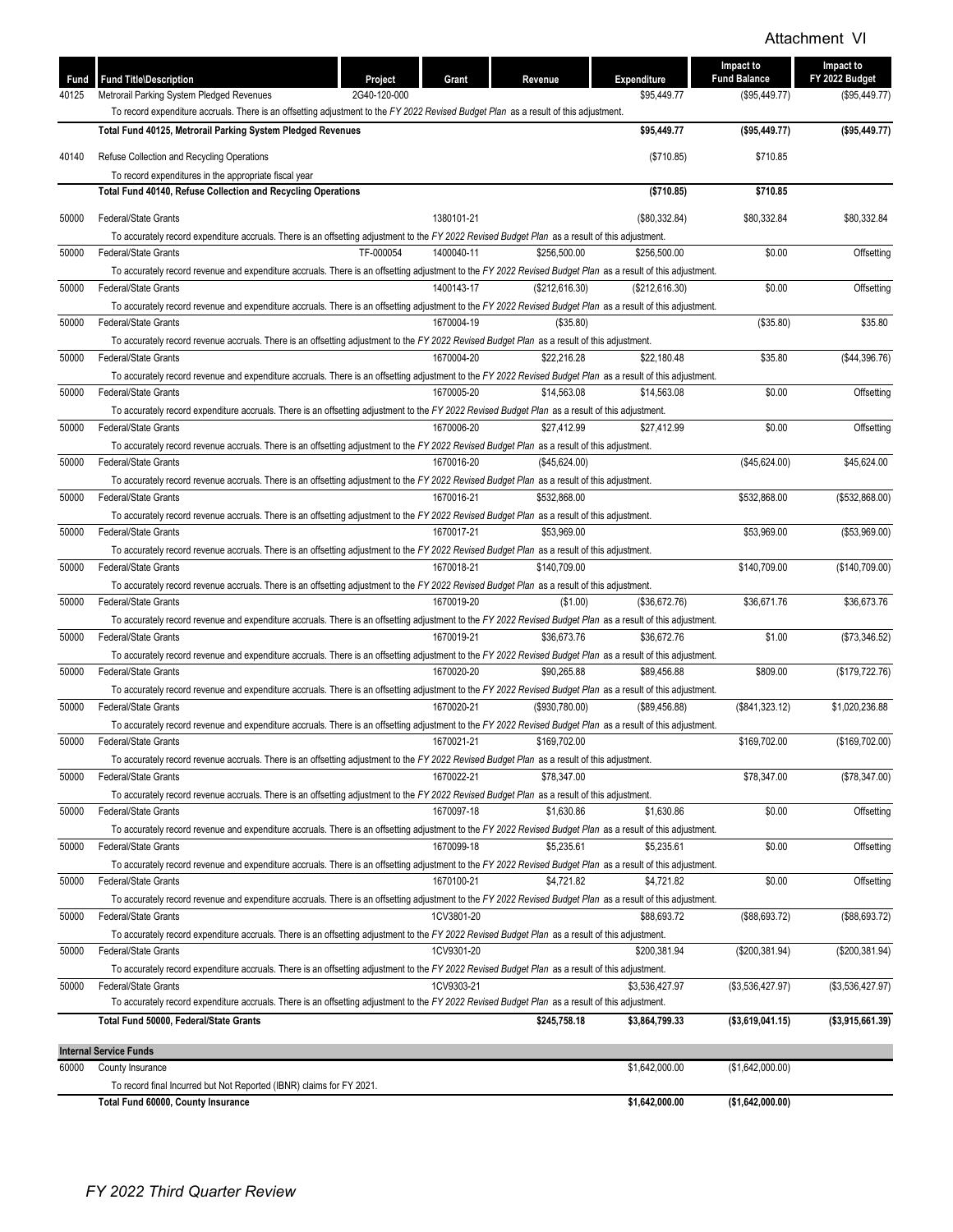| Fund<br>60010 | <b>Fund Title\Description</b><br>Department of Vehicle Services                                                                                                                        | Project   | Grant<br>Revenue | Expenditure<br>(\$17,848.77) | Impact to<br><b>Fund Balance</b><br>\$17,848.77 | Impact to<br>FY 2022 Budget |
|---------------|----------------------------------------------------------------------------------------------------------------------------------------------------------------------------------------|-----------|------------------|------------------------------|-------------------------------------------------|-----------------------------|
|               | To properly record expenditure in the proper fiscal period.                                                                                                                            |           |                  |                              |                                                 |                             |
|               | <b>Total Fund 60010, Department Of Vehicle Services</b>                                                                                                                                |           |                  | (\$17,848.77)                | \$17,848.77                                     |                             |
| 60040         | <b>Health Benefits</b>                                                                                                                                                                 |           |                  | (\$473,103.53)               | \$473,103.53                                    |                             |
|               | To record adjustments to expenditure accruals to account for items in the proper fiscal period                                                                                         |           |                  |                              |                                                 |                             |
|               | Total Fund 60040, Health Benefits                                                                                                                                                      |           |                  | (\$473, 103.53)              | \$473,103.53                                    |                             |
|               |                                                                                                                                                                                        |           |                  |                              |                                                 |                             |
| 69000         | <b>Enterprise Funds</b><br>Sewer Revenue                                                                                                                                               |           | (\$90,172.44)    |                              | (\$90,172.44)                                   |                             |
|               | To properly record revenue in the proper fiscal period.                                                                                                                                |           |                  |                              |                                                 |                             |
|               | Total Fund 69000, Sewer Revenue                                                                                                                                                        |           | (\$90,172.44)    |                              | (\$90,172.44)                                   |                             |
|               |                                                                                                                                                                                        |           |                  |                              |                                                 |                             |
| 69010         | Sewer Operation and Maintenance                                                                                                                                                        |           |                  | \$7,343.28                   | (\$7,343.28)                                    |                             |
|               | To record expenditure accrual in the appropriate fiscal year.<br>Total Fund 69010, Sewer Operation and Maintenance                                                                     |           |                  | \$7,343.28                   | (\$7,343.28)                                    |                             |
|               |                                                                                                                                                                                        |           |                  |                              |                                                 |                             |
| 69300         | Sewer Construction Improvements                                                                                                                                                        | WW-000001 |                  | \$1,494,569.30               | (\$1,494,569.30)                                | (\$1,494,569.30)            |
|               | To record adjustments to expenditure accruals. There is an offsetting adjustment to the FY 2022 Revised Budget Plan as a result of this adjustment.                                    |           |                  |                              |                                                 |                             |
| 69300         | Sewer Construction Improvements                                                                                                                                                        | WW-000005 |                  | (\$18,725.06)                | \$18,725.06                                     | \$18,725.06                 |
|               | To record adjustments to expenditure accruals. There is an offsetting adjustment to the FY 2022 Revised Budget Plan as a result of this adjustment.                                    |           |                  | \$2,778.59                   |                                                 |                             |
| 69300         | Sewer Construction Improvements                                                                                                                                                        | WW-000006 |                  |                              | (\$2,778.59)                                    | (\$2,778.59)                |
| 69300         | To record adjustments to expenditure accruals. There is an offsetting adjustment to the FY 2022 Revised Budget Plan as a result of this adjustment.<br>Sewer Construction Improvements | WW-000007 |                  | \$51,775.75                  | (\$51,775.75)                                   | (\$51,775.75)               |
|               | To record adjustments to expenditure accruals. There is an offsetting adjustment to the FY 2022 Revised Budget Plan as a result of this adjustment.                                    |           |                  |                              |                                                 |                             |
| 69300         | Sewer Construction Improvements                                                                                                                                                        | WW-000008 |                  | \$825.970.94                 | (\$825,970.94)                                  | (\$825,970.94)              |
|               | To record adjustments to expenditure accruals. There is an offsetting adjustment to the FY 2022 Revised Budget Plan as a result of this adjustment.                                    |           |                  |                              |                                                 |                             |
| 69300         | Sewer Construction Improvements                                                                                                                                                        | WW-000009 |                  | \$799,626.85                 | (\$799,626.85)                                  | (\$799,626.85)              |
|               | To record adjustments to expenditure accruals. There is an offsetting adjustment to the FY 2022 Revised Budget Plan as a result of this adjustment.                                    |           |                  |                              |                                                 |                             |
| 69300         | Sewer Construction Improvements                                                                                                                                                        | WW-000020 |                  | \$31,232.25                  | (\$31,232.25)                                   | (\$31,232.25)               |
|               | To record adjustments to expenditure accruals. There is an offsetting adjustment to the FY 2022 Revised Budget Plan as a result of this adjustment.                                    |           |                  |                              |                                                 |                             |
| 69300         | Sewer Construction Improvements                                                                                                                                                        | WW-000022 |                  | \$753,401.13                 | (\$753,401.13)                                  | (\$753,401.13)              |
|               | To record adjustments to expenditure accruals. There is an offsetting adjustment to the FY 2022 Revised Budget Plan as a result of this adjustment.                                    |           |                  |                              |                                                 |                             |
| 69300         | Sewer Construction Improvements                                                                                                                                                        | WW-000023 |                  | \$40,505.03                  | (\$40,505.03)                                   | (\$40,505.03)               |
| 69300         | To record adjustments to expenditure accruals. There is an offsetting adjustment to the FY 2022 Revised Budget Plan as a result of this adjustment.<br>Sewer Construction Improvements | WW-000024 |                  | \$21.365.00                  | (\$21,365.00)                                   | (\$21,365.00)               |
|               | To record adjustments to expenditure accruals. There is an offsetting adjustment to the FY 2022 Revised Budget Plan as a result of this adjustment.                                    |           |                  |                              |                                                 |                             |
| 69300         | Sewer Construction Improvements                                                                                                                                                        | WW-000026 |                  | \$19,822.54                  | (\$19,822.54)                                   | (\$19,822.54)               |
|               | To record adjustments to expenditure accruals. There is an offsetting adjustment to the FY 2022 Revised Budget Plan as a result of this adjustment.                                    |           |                  |                              |                                                 |                             |
| 69300         | Sewer Construction Improvements                                                                                                                                                        | WW-000028 |                  | \$899,567.79                 | (\$899,567.79)                                  | (\$899,567.79)              |
|               | To record adjustments to expenditure accruals. There is an offsetting adjustment to the FY 2022 Revised Budget Plan as a result of this adjustment.                                    |           |                  |                              |                                                 |                             |
| 69300         | Sewer Construction Improvements                                                                                                                                                        | WW-000032 |                  | \$291,862.83                 | (\$291,862.83)                                  | (\$291,862.83)              |
|               | To record adjustments to expenditure accruals. There is an offsetting adjustment to the FY 2022 Revised Budget Plan as a result of this adjustment.                                    |           |                  |                              |                                                 |                             |
|               | <b>Total Fund 69300, Sewer Construction Improvements</b>                                                                                                                               |           |                  | \$5,213,752.94               | (\$5,213,752.94)                                | (\$5,213,752.94)            |
|               |                                                                                                                                                                                        |           |                  |                              |                                                 |                             |
| 69310         | Sewer Bond Construction                                                                                                                                                                |           | (\$1,482.68)     |                              | (\$1,482.68)                                    |                             |
| 69310         | To properly record revenue in the proper fiscal period.<br>Sewer Bond Construction                                                                                                     | WW-000016 |                  | \$2,509.96                   | (\$2,509.96)                                    | (\$2,509.96)                |
|               | To record adjustments to expenditure accruals. There is an offsetting adjustment to the FY 2022 Revised Budget Plan as a result of this adjustment.                                    |           |                  |                              |                                                 |                             |
| 69310         | Sewer Bond Construction                                                                                                                                                                | WW-000017 |                  | (\$1,014,625.57)             | \$1,014,625.57                                  | \$1,014,625.57              |
|               | To record adjustments to expenditure accruals. There is an offsetting adjustment to the FY 2022 Revised Budget Plan as a result of this adjustment.                                    |           |                  |                              |                                                 |                             |
| 69310         | Sewer Bond Construction                                                                                                                                                                | WW-000034 |                  | \$64,611.88                  | (\$64,611.88)                                   | (\$64,611.88)               |
|               | To record adjustments to expenditure accruals. There is an offsetting adjustment to the FY 2022 Revised Budget Plan as a result of this adjustment.                                    |           |                  |                              |                                                 |                             |
|               | Total Fund 69310, Sewer Bond Construction                                                                                                                                              |           | (\$1,482.68)     | (\$947,503.73)               | \$946,021.05                                    | \$947,503.73                |
|               |                                                                                                                                                                                        |           |                  |                              |                                                 |                             |
| 73000         | <b>Custodial and Trust Funds</b><br><b>Employees' Retirement Trust</b>                                                                                                                 |           | \$622,775.24     |                              | \$622,775.24                                    |                             |
|               | To primarily accrue interest revenue.                                                                                                                                                  |           |                  |                              |                                                 |                             |
| 73000         | <b>Employees' Retirement Trust</b>                                                                                                                                                     |           | \$4,144,914.12   |                              | \$4,144,914.12                                  |                             |
|               | To record interest revenue in the proper fiscal period.                                                                                                                                |           |                  |                              |                                                 |                             |
| 73000         | <b>Employees' Retirement Trust</b>                                                                                                                                                     |           | \$42,748,665.24  |                              | \$42,748,665.24                                 |                             |
|               | To record net realized gain/loss of sale of investments June 2021.                                                                                                                     |           |                  |                              |                                                 |                             |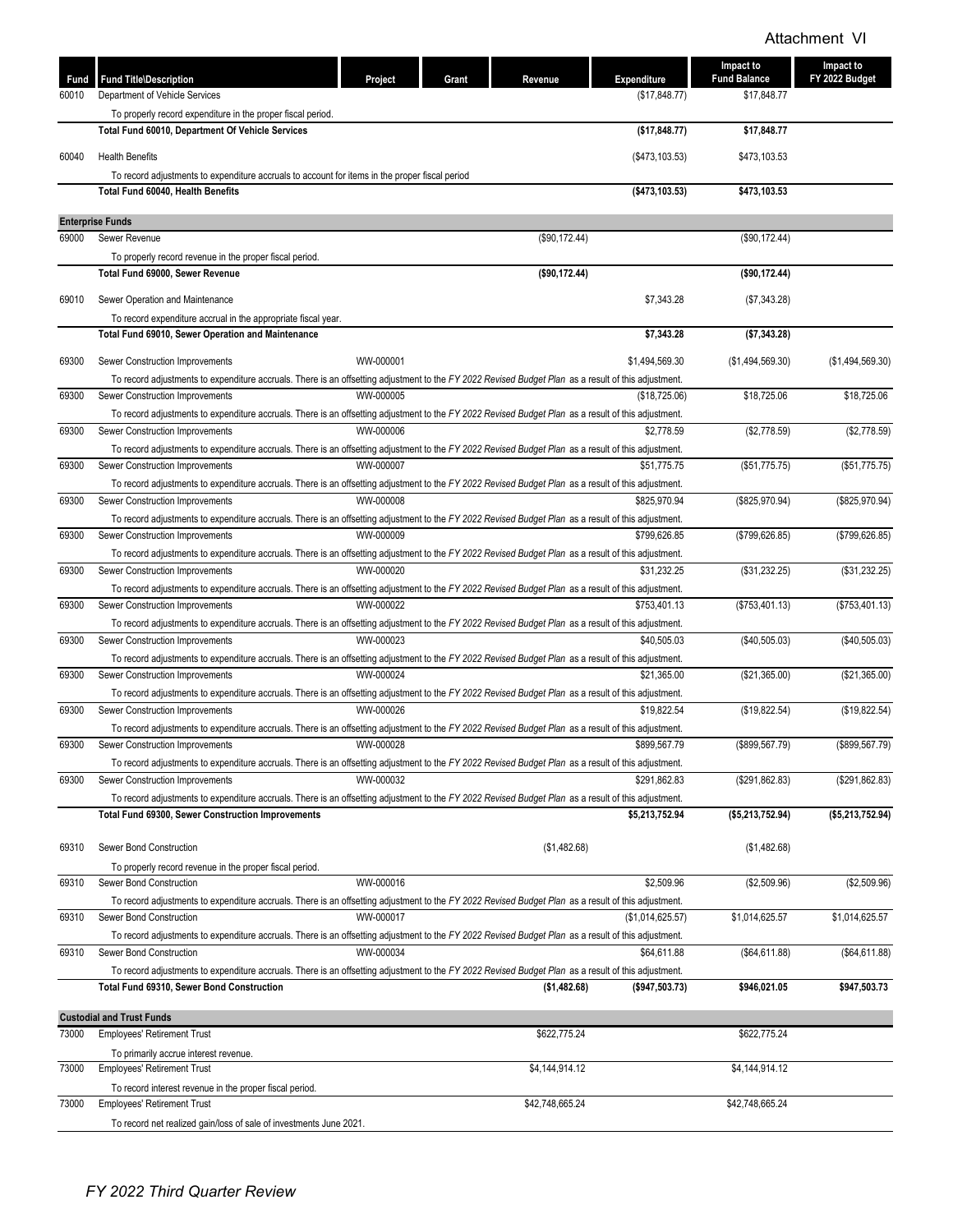| Fund  | <b>Fund Title\Description</b>                                                                                                                                                       | Project | Grant | Revenue            | <b>Expenditure</b> | Impact to<br><b>Fund Balance</b> | <b>Impact to</b><br>FY 2022 Budget |
|-------|-------------------------------------------------------------------------------------------------------------------------------------------------------------------------------------|---------|-------|--------------------|--------------------|----------------------------------|------------------------------------|
| 73000 | <b>Employees' Retirement Trust</b>                                                                                                                                                  |         |       | \$3,596,572.05     |                    | \$3,596,572.05                   |                                    |
|       | To record dividend revenue in the proper fiscal period.                                                                                                                             |         |       |                    |                    |                                  |                                    |
| 73000 | <b>Employees' Retirement Trust</b>                                                                                                                                                  |         |       | \$42,192,129.36    |                    | \$42,192,129.36                  |                                    |
|       | To record net appreciated/depreciated unrealized gain/loss as of June 2021.                                                                                                         |         |       |                    |                    |                                  |                                    |
| 73000 | <b>Employees' Retirement Trust</b>                                                                                                                                                  |         |       |                    | \$4,468,998.14     | (\$4,468,998.14)                 |                                    |
|       | To record payment of investment management fees as of June 2021.<br><b>Employees' Retirement Trust</b>                                                                              |         |       |                    |                    |                                  |                                    |
| 73000 |                                                                                                                                                                                     |         |       |                    | \$533,474.77       | (\$533,474.77)                   |                                    |
| 73000 | To record the gross-up of securities lending expenses for FY 2021.<br><b>Employees' Retirement Trust</b>                                                                            |         |       |                    | \$9,746.02         | (\$9,746.02)                     |                                    |
|       | To accurately record expenditure accrual.                                                                                                                                           |         |       |                    |                    |                                  |                                    |
|       | Total Fund 73000, Employees' Retirement Trust                                                                                                                                       |         |       | \$93,305,056.01    | \$5,012,218.93     | \$88,292,837.08                  |                                    |
| 73010 | Uniformed Employees Retirement Trust                                                                                                                                                |         |       | \$100,502.73       |                    | \$100,502.73                     |                                    |
|       |                                                                                                                                                                                     |         |       |                    |                    |                                  |                                    |
| 73010 | To accurately record revenue accruals.<br>Uniformed Employees Retirement Trust                                                                                                      |         |       | \$878,293.47       |                    | \$878,293.47                     |                                    |
|       | To record interest revenue in the proper fiscal period.                                                                                                                             |         |       |                    |                    |                                  |                                    |
| 73010 | Uniformed Employees Retirement Trust                                                                                                                                                |         |       | \$30,681,509.93    |                    | \$30,681,509.93                  |                                    |
|       | To record net realized gain/loss of sale of investments June 2021.                                                                                                                  |         |       |                    |                    |                                  |                                    |
| 73010 | Uniformed Employees Retirement Trust                                                                                                                                                |         |       | \$1,142,572.62     |                    | \$1,142,572.62                   |                                    |
|       | To record dividend revenue in the proper fiscal period.                                                                                                                             |         |       |                    |                    |                                  |                                    |
| 73010 | Uniformed Employees Retirement Trust                                                                                                                                                |         |       | (\$6, 102, 767.71) |                    | (\$6, 102, 767.71)               |                                    |
|       | To record net appreciated/depreciated unrealized gain/loss as of June 2021.                                                                                                         |         |       |                    |                    |                                  |                                    |
| 73010 | Uniformed Employees Retirement Trust                                                                                                                                                |         |       |                    | \$1,158,030.41     | (\$1,158,030.41)                 |                                    |
| 73010 | To record payment of investment management fees as of June 2021.<br>Uniformed Employees Retirement Trust                                                                            |         |       |                    | \$83,680.02        | (\$83,680.02)                    |                                    |
|       | To record the gross-up of securities lending expenses for FY 2021.                                                                                                                  |         |       |                    |                    |                                  |                                    |
| 73010 | Uniformed Employees Retirement Trust                                                                                                                                                |         |       |                    | \$1,047.79         | (\$1,047.79)                     |                                    |
|       | To accurately record expenditure accruals.                                                                                                                                          |         |       |                    |                    |                                  |                                    |
|       | Total Fund 73010, Uniformed Employees Retirement Trust                                                                                                                              |         |       | \$26,700,111.04    | \$1,242,758.22     | \$25,457,352.82                  |                                    |
| 73020 | <b>Police Retirement Trust</b>                                                                                                                                                      |         |       | \$41,693.10        |                    | \$41,693.10                      |                                    |
|       | To primarily accrue interest revenue.                                                                                                                                               |         |       |                    |                    |                                  |                                    |
| 73020 | <b>Police Retirement Trust</b>                                                                                                                                                      |         |       | \$869,717.65       |                    | \$869,717.65                     |                                    |
|       | To record interest revenue in the proper fiscal period.                                                                                                                             |         |       |                    |                    |                                  |                                    |
| 73020 | <b>Police Retirement Trust</b>                                                                                                                                                      |         |       | \$20,208,528.75    |                    | \$20,208,528.75                  |                                    |
|       | To record net realized gain/loss of sale of investments June 2021.                                                                                                                  |         |       |                    |                    |                                  |                                    |
| 73020 | <b>Police Retirement Trust</b>                                                                                                                                                      |         |       | \$332,030.71       |                    | \$332,030.71                     |                                    |
|       | To record dividend revenue in the proper fiscal period.<br><b>Police Retirement Trust</b>                                                                                           |         |       |                    |                    |                                  |                                    |
| 73020 |                                                                                                                                                                                     |         |       | \$36,152,921.55    |                    | \$36,152,921.55                  |                                    |
| 73020 | To record net appreciated/depreciated unrealized gain/loss as of June 2021.<br><b>Police Retirement Trust</b>                                                                       |         |       |                    | \$3,055,792.02     | (\$3,055,792.02)                 |                                    |
|       | To record payment of investment management fees as of June 2021.                                                                                                                    |         |       |                    |                    |                                  |                                    |
| 73020 | <b>Police Retirement Trust</b>                                                                                                                                                      |         |       |                    | \$35,988.84        | (\$35,988.84)                    |                                    |
|       | To record the gross-up of securities lending expenses for FY 2021.                                                                                                                  |         |       |                    |                    |                                  |                                    |
| 73020 | <b>Police Retirement Trust</b>                                                                                                                                                      |         |       |                    | \$3,673.59         | (\$3,673.59)                     |                                    |
|       | To accurately record expenditure accruals.                                                                                                                                          |         |       |                    |                    |                                  |                                    |
|       | Total Fund 73020, Police Retirement Trust                                                                                                                                           |         |       | \$57,604,891.76    | \$3,095,454.45     | \$54,509,437.31                  |                                    |
| 73030 | <b>OPEB Trust</b>                                                                                                                                                                   |         |       | \$0.01             |                    | \$0.01                           |                                    |
|       | To record interest revenue in the proper fiscal period.                                                                                                                             |         |       |                    |                    |                                  |                                    |
| 73030 | <b>OPEB Trust</b>                                                                                                                                                                   |         |       | \$5,201,916.44     |                    | \$5,201,916.44                   |                                    |
|       | To record net appreciated/depreciated unrealized gain/loss as of June 2021.                                                                                                         |         |       |                    |                    |                                  |                                    |
| 73030 | <b>OPEB Trust</b>                                                                                                                                                                   |         |       | \$11,756,857.00    | \$11,756,857.00    |                                  |                                    |
|       | To accurately record the estimated implicit subsidy for other post employment benefits and the offsetting revenue for the Annual Comprehensive Financial Report reporting purposes. |         |       |                    |                    |                                  |                                    |
|       | Total Fund 73030, OPEB Trust                                                                                                                                                        |         |       | \$16,958,773.45    | \$11,756,857.00    | \$5,201,916.45                   |                                    |
|       | <b>Park Authority Funds</b>                                                                                                                                                         |         |       |                    |                    |                                  |                                    |
| 80000 | Park Revenue                                                                                                                                                                        |         |       | (\$78.54)          |                    | (\$78.54)                        |                                    |
|       | To record revenue in the appropriate fiscal period                                                                                                                                  |         |       |                    |                    |                                  |                                    |
| 80000 | Park Revenue                                                                                                                                                                        |         |       |                    | \$114,865.25       | (\$114,865.25)                   |                                    |
|       | To accurately record expenditure accruals.                                                                                                                                          |         |       |                    |                    |                                  |                                    |
|       | Total Fund 80000, Park Revenue                                                                                                                                                      |         |       | ( \$78.54)         | \$114,865.25       | (\$114, 943.79)                  |                                    |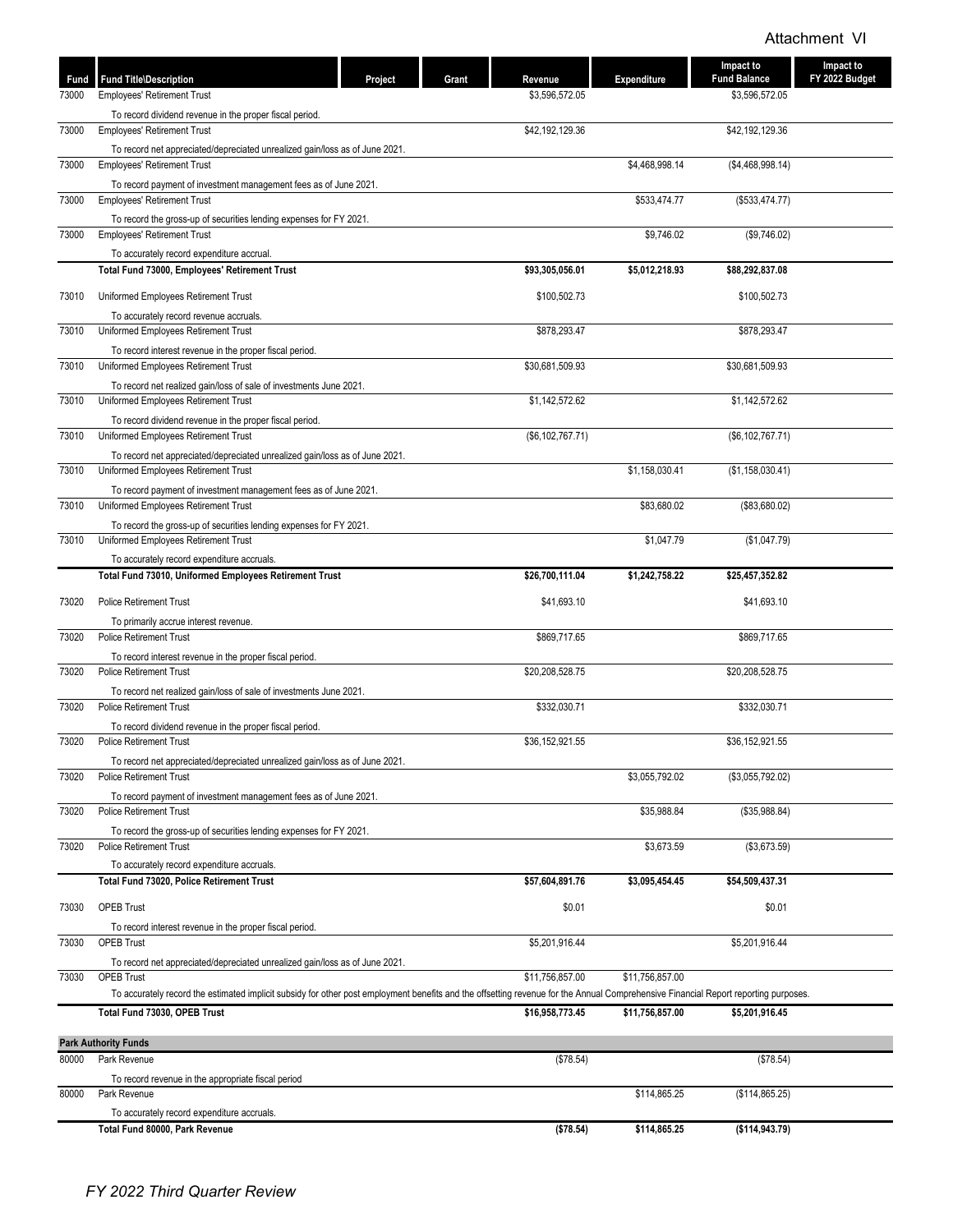| Fund  | <b>Fund Title\Description</b>                                                                                                                                                                                               | Project      | Grant   | Revenue        | Expenditure      | Impact to<br><b>Fund Balance</b> | Impact to<br>FY 2022 Budget |
|-------|-----------------------------------------------------------------------------------------------------------------------------------------------------------------------------------------------------------------------------|--------------|---------|----------------|------------------|----------------------------------|-----------------------------|
| 80300 | Park Capital Improvement                                                                                                                                                                                                    | PR-000032    |         |                | (\$2,062.23)     | \$2,062.23                       | \$2,062.23                  |
|       | To correctly record expenditure accruals. There is an offsetting adjustment to the FY 2022 Revised Budget Plan as a result of this adjustment.                                                                              |              |         |                |                  |                                  |                             |
| 80300 | Park Capital Improvement                                                                                                                                                                                                    | PR-000052    |         |                | \$40.01          | (\$40.01)                        | (\$40.01)                   |
|       | To correctly record expenditure accruals. There is an offsetting adjustment to the FY 2022 Revised Budget Plan as a result of this adjustment.                                                                              |              |         |                |                  |                                  |                             |
| 80300 | Park Capital Improvement                                                                                                                                                                                                    | PR-000057    |         |                | \$420.00         | (\$420.00)                       | (\$420.00)                  |
|       | To correctly record expenditure accruals. There is an offsetting adjustment to the FY 2022 Revised Budget Plan as a result of this adjustment.                                                                              |              |         |                |                  |                                  |                             |
| 80300 | Park Capital Improvement                                                                                                                                                                                                    | PR-000112    |         |                | \$40.01          | (\$40.01)                        | (\$40.01)                   |
|       | To correctly record expenditure accruals. There is an offsetting adjustment to the FY 2022 Revised Budget Plan as a result of this adjustment.                                                                              |              |         |                |                  |                                  |                             |
| 80300 | Park Capital Improvement                                                                                                                                                                                                    | PR-000113    |         |                | \$240.06         | (\$240.06)                       | (\$240.06)                  |
|       | To correctly record expenditure accruals. There is an offsetting adjustment to the FY 2022 Revised Budget Plan as a result of this adjustment.                                                                              |              |         |                |                  |                                  |                             |
| 80300 | Park Capital Improvement                                                                                                                                                                                                    | PR-000133    |         |                | (\$24,751.04)    | \$24,751.04                      | \$24,751.04                 |
|       | To correctly record expenditure accruals. There is an offsetting adjustment to the FY 2022 Revised Budget Plan as a result of this adjustment.                                                                              |              |         |                |                  |                                  |                             |
|       | Total Fund 80300, Park Capital Improvement                                                                                                                                                                                  |              |         |                | (\$26,073.19)    | \$26,073.19                      | \$26,073.19                 |
|       | <b>FAIRFAX COUNTY REDEVELOPMENT HOUSING AUTHORITY FUNDS</b>                                                                                                                                                                 |              |         |                |                  |                                  |                             |
|       | <b>HOUSING - APPROPRIATED</b>                                                                                                                                                                                               |              |         |                |                  |                                  |                             |
| 40300 | <b>Housing Trust</b>                                                                                                                                                                                                        | 2H38-066-000 |         |                | (\$320,941.15)   | \$320,941.15                     | \$320,941.15                |
|       | To record accrued expenses for contracts and building maintenance in the proper fiscal period. There is an offsetting adjustment to the FY 2022 Revised Budget Plan as a result of this adjustment.                         |              |         |                |                  |                                  |                             |
| 40300 | <b>Housing Trust</b>                                                                                                                                                                                                        | 2H38-220-000 |         |                | \$320,941.15     | (\$320,941.15)                   | (\$320,941.15)              |
| 40300 | To record accrued expenses for contracts and building maintenance in the proper fiscal period. There is an offsetting adjustment to the FY 2022 Revised Budget Plan as a result of this adjustment.                         | HF-000170    |         |                | \$8,143.00       | (\$8,143.00)                     | (S8.143.00)                 |
|       | <b>Housing Trust</b><br>To record accrued expenses for contracts and building maintenance in the proper fiscal period. There is an offsetting adjustment to the FY 2022 Revised Budget Plan as a result of this adjustment. |              |         |                |                  |                                  |                             |
|       | Total Fund 40300, Housing Trust                                                                                                                                                                                             |              |         |                | \$8,143.00       | (\$8,143.00)                     | (\$8,143.00)                |
|       |                                                                                                                                                                                                                             |              |         |                |                  |                                  |                             |
| 40330 | <b>Elderly Housing Programs</b>                                                                                                                                                                                             |              |         | \$299.15       |                  | \$299.15                         |                             |
|       | To record revenue in the appropriate year.                                                                                                                                                                                  |              |         |                |                  |                                  |                             |
| 40330 | <b>Elderly Housing Programs</b>                                                                                                                                                                                             |              | Various |                | \$1,306.64       | (\$1,306.64)                     |                             |
|       | To record accrued expenses for contracts and building maintenance in the proper fiscal period.                                                                                                                              |              |         |                |                  |                                  |                             |
|       | Total Fund 40330, Elderly Housing Programs                                                                                                                                                                                  |              |         | \$299.15       | \$1,306.64       | (\$1,007.49)                     |                             |
|       | HOUSING - NON-APPROPRIATED                                                                                                                                                                                                  |              |         |                |                  |                                  |                             |
| 81000 | <b>FCRHA General Operating</b>                                                                                                                                                                                              | Non_Program  |         | \$152,179.22   |                  | \$152,179.22                     |                             |
|       | To accurately record revenue accruals.                                                                                                                                                                                      |              |         |                |                  |                                  |                             |
| 81000 | <b>FCRHA General Operating</b>                                                                                                                                                                                              | 2H38-109-000 |         | (\$152,179.22) |                  | (\$152, 179.22)                  |                             |
|       | To record revenue and expenditure accrual adjustments.                                                                                                                                                                      |              |         |                |                  |                                  |                             |
|       | Total Fund 81000, FCRHA General Operating                                                                                                                                                                                   |              |         | \$0.00         |                  | \$0.00                           |                             |
| 81100 | Fairfax County Rental Program                                                                                                                                                                                               | Various      |         | \$60.26        | \$1,685.87       | (\$1,625.61)                     |                             |
|       | To record interest income, payment to bond holders, reclassify expenditures and adjust for cost allocation and leave accrual                                                                                                |              |         |                |                  |                                  |                             |
|       | Total Fund 81100, Fairfax County Rental Program                                                                                                                                                                             |              |         | \$60.26        | \$1,685.87       | (\$1,625.61)                     |                             |
|       |                                                                                                                                                                                                                             |              |         |                |                  |                                  |                             |
| 81300 | RAD - Project Based Voucher                                                                                                                                                                                                 |              |         | \$1,325.12     |                  | \$1,325.12                       |                             |
|       | To record revenue accrual adjustments.                                                                                                                                                                                      |              |         |                |                  |                                  |                             |
| 81300 | RAD - Project Based Voucher                                                                                                                                                                                                 |              |         |                | \$15,988.63      | (\$15,988.63)                    |                             |
|       | To record expenditure accrual adjustments.                                                                                                                                                                                  |              |         |                |                  |                                  |                             |
|       | Total Fund 81300, RAD - Project Based Voucher                                                                                                                                                                               |              |         | \$1,325.12     | \$15,988.63      | (\$14,663.51)                    |                             |
|       | <b>FAIRFAX COUNTY PUBLIC SCHOOLS</b>                                                                                                                                                                                        |              |         |                |                  |                                  |                             |
|       | S10000 Public School Operating                                                                                                                                                                                              |              |         | \$3,300,014.00 | (\$130,343.00)   | \$3,430,357.00                   |                             |
|       | To record revenue and expenditures in the proper fiscal period for accounting purposes.                                                                                                                                     |              |         |                |                  |                                  |                             |
|       | Total Fund S10000, Public School Operating                                                                                                                                                                                  |              |         | \$3,300,014.00 | ( \$130, 343.00) | \$3,430,357.00                   |                             |
|       |                                                                                                                                                                                                                             |              |         |                |                  |                                  |                             |
|       | S31000 Public School Construction                                                                                                                                                                                           |              |         | \$195,758.00   | (\$779,720.00)   | \$975,478.00                     |                             |
|       | To record expenditures in the proper fiscal period for accounting purposes.                                                                                                                                                 |              |         |                |                  |                                  |                             |
|       | Total Fund S31000, Public School Construction                                                                                                                                                                               |              |         | \$195,758.00   | (\$779,720.00)   | \$975,478.00                     |                             |
|       | S40000 Public School Food and Nutrition Services                                                                                                                                                                            |              |         | (\$59,195.00)  | (\$76,910.00)    | \$17,715.00                      |                             |
|       | To record revenue in the proper fiscal period for accounting purposes.                                                                                                                                                      |              |         |                |                  |                                  |                             |
|       | <b>Total Fund S40000, Public School Food and Nutrition Services</b>                                                                                                                                                         |              |         | ( \$59,195.00) | (\$76,910.00)    | \$17,715.00                      |                             |
|       |                                                                                                                                                                                                                             |              |         |                |                  |                                  |                             |
|       | S43000 Public School Adult and Community Education                                                                                                                                                                          |              |         | \$9,739.00     | \$6,904.00       | \$2,835.00                       |                             |
|       | To record revenue and expenditures in the proper fiscal period for accounting purposes.                                                                                                                                     |              |         |                |                  |                                  |                             |
|       | Total Fund S43000, Public School Adult and Community Education                                                                                                                                                              |              |         | \$9,739.00     | \$6,904.00       | \$2,835.00                       |                             |
|       | S50000 Public School Grants and Supporting                                                                                                                                                                                  |              |         | \$6,467.00     | (\$10,767.00)    | \$17,234.00                      |                             |
|       | To record revenue and expenditures in the proper fiscal period for accounting purposes.                                                                                                                                     |              |         |                |                  |                                  |                             |
|       | Total Fund S50000, Public School Grants and Supporting                                                                                                                                                                      |              |         | \$6,467.00     | (\$10,767.00)    | \$17,234.00                      |                             |